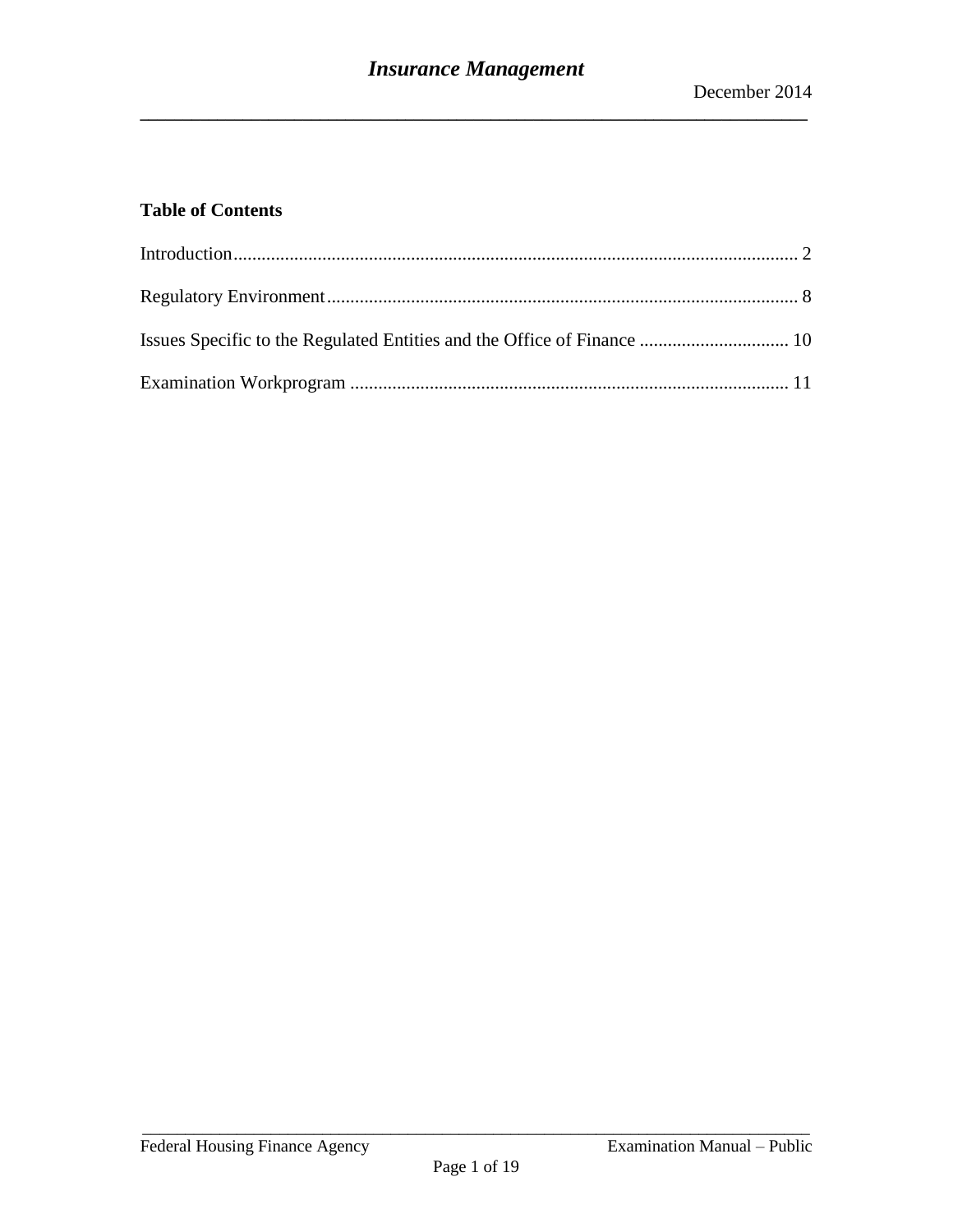#### <span id="page-1-0"></span>**Introduction**

Insurance is an important risk management tool and is frequently used to protect the Federal Home Loan Banks (FHLBanks), Fannie Mae, and Freddie Mac (collectively, the regulated entities) and the Office of Finance (OF) from operational losses. Although the regulated entities use some forms of insurance to mitigate credit risk, insurance as discussed in this module is primarily used to mitigate operational risk. The potential for liability arising from the FHLBank's operations and system of controls must be reflected in the annual risk assessment required to be conducted pursuant to 12 CFR 917.3 of the former Federal Housing Finance Board (Finance Board) regulations. Fannie Mae and Freddie Mac may also conduct regular risk assessments. Risk assessments should clearly support why and how the regulated entity is, or is not, taking advantage of insurance as a risk mitigation tool.

The value of insurance lies in the protection it affords from losses arising from risk control failures or from other causes. The specific insurance needs must be assessed on a case-by-case basis; only by reviewing each policy in force can the actual degree of coverage and protection be determined. In addition, insurance management should be reflected in the regulated entity's and OF's business continuity plans as the potential for losses and errors may increase due to a disabling event.

The objective of an insurance management program is to minimize losses and costs arising from certain operating risks undertaken by the regulated entity or OF, such as direct costs of loss prevention measures, insurance premiums, losses sustained, and related administrative expenses. The board of directors and senior management must determine the maximum loss the regulated entity or OF is willing to accept and must, at a minimum, perform and document an annual review of the insurance management program. The maintenance of adequate insurance should not, by itself, be viewed as a satisfactory substitute for the other elements of a sound risk management program. Furthermore, each regulated entity and the OF should establish standards for when insurance coverage is needed and establish criteria for appropriate insurance coverage.

#### *Types of Insurance*

The insurance industry offers various types of coverages that can be purchased. Those coverages include, but are not limited to, the following:

- 1) *Fidelity Bond Coverage* is designed to protect a regulated entity or the OF from catastrophic losses resulting from dishonest or fraudulent acts of directors, officers, employees, agents, and unrelated third-parties, which include losses arising from:
	- a) Defalcations;
	- b) Use of forged documents;
	- c) Circulation of false securities;
	- d) Circulation of counterfeit money; and
	- e) Other criminal acts.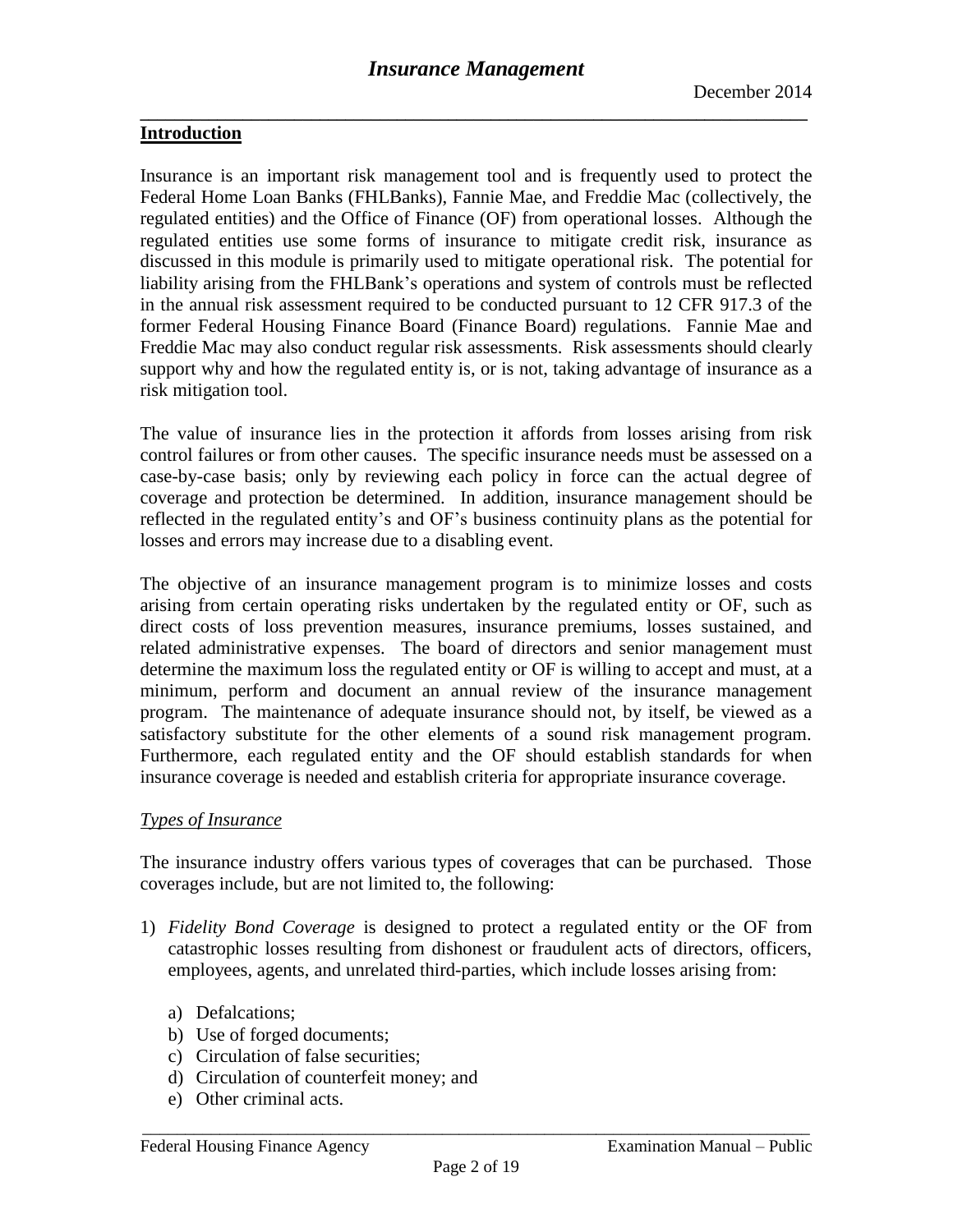Customarily, a fidelity bond will contain a termination clause that should be reviewed by personnel responsible for the administration of the insurance management program and by legal counsel. Management must have a good understanding of the circumstances under which the underwriter may terminate the bond's coverage.

2) *Directors and Officers (D&O) Liability Insurance* provides coverage for the indemnification of directors, officers, and other employees against legal and other expenses incurred in defending lawsuits related to the performance of their official duties. Such insurance does not cover instances of crime or dishonesty, personal gain, or apparent conflicts of interest.

Levels of D&O coverage include the following:

- a) *Side A* reimburses officers and directors to the extent that they are not indemnified by the company;
- b) *Side B* reimburses a company for amounts spent to indemnify directors and officers for costs, settlements and judgments, subject to a deductible or "retention"; and
- c) *Side C* indemnifies a company against its own liability in connection with securities claims, subject to deductible or retention.
- 3) *Banker's Professional Liability Insurance (Errors and Omissions Insurance)* provides coverage to a company against loss from a customer's claim of negligent acts, errors or omissions in the performance of professional services. This may include loss of client data, software or system failure, and failure to perform professional duties.

An errors and omissions liability policy protects the regulated entity and the OF, directors, officers, and employees from loss in instances where there is a written agreement between the regulated entity or the OF and a customer to provide professional services to the customer for a fee, or other monetary consideration, or where a fee or other monetary consideration would usually be received, but for business or other reasons, the fee has been waived.

In addition to maintaining an errors and omissions liability policy to protect the regulated entity or OF from its own acts of negligence, errors and omissions in the provision of services to its own customers, each regulated entity and the OF should require that third-party vendors with whom it contracts for services maintain adequate coverage under their own error and omissions liability policy and fidelity bonds to protect the regulated entity against loss in the event of negligent acts, errors, and omissions on the part of the third-party vendor in providing services to the regulated entity or the OF. Each regulated entity and the OF should perform a thorough review of the vendor's policy coverages, exclusions, and limitations prior to entering into any agreement with any vendor providing a service to the regulated entity or the OF. For example, coverage may not be provided for information technology consultants and contractors who perform services on behalf of the regulated entity or the OF.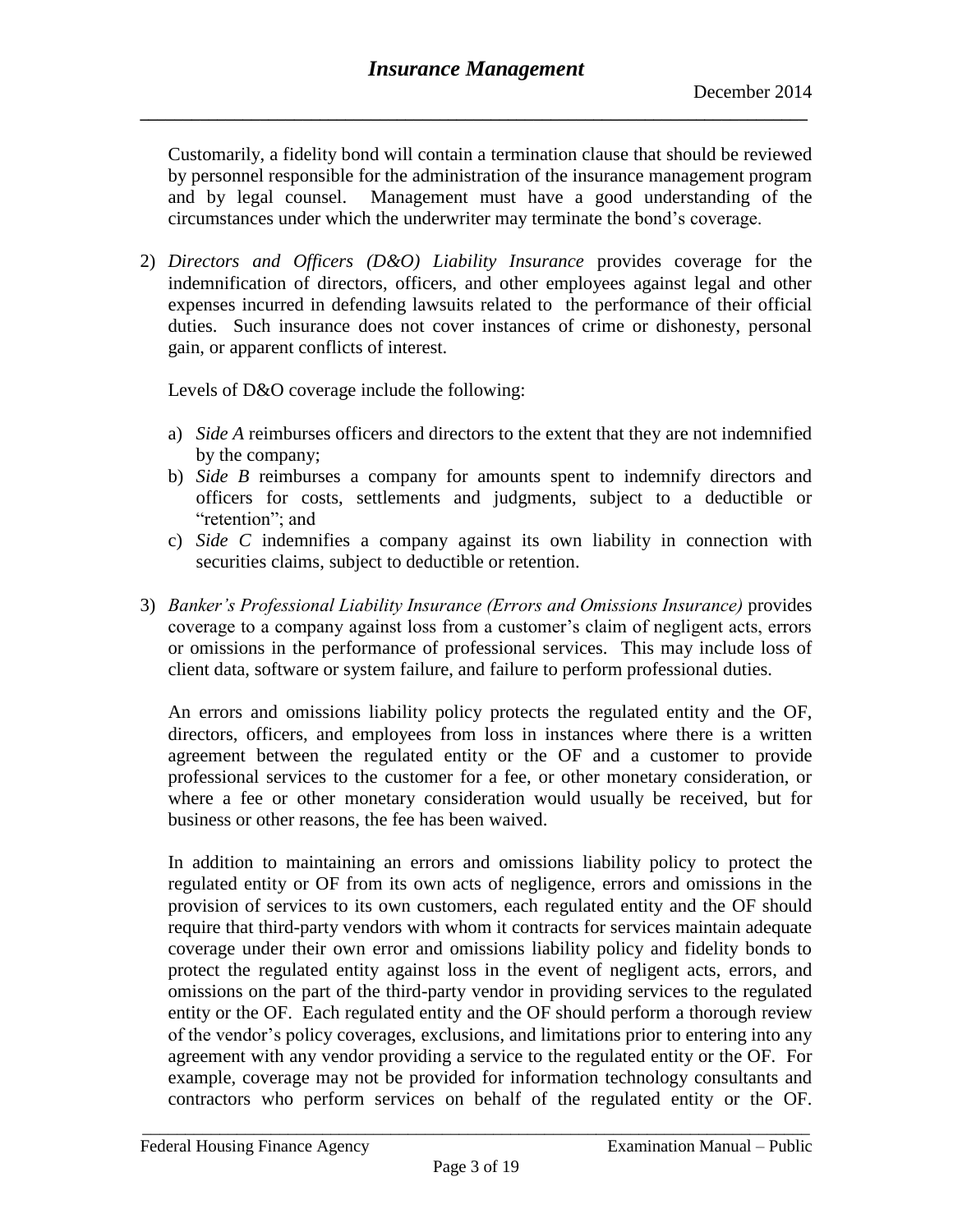**\_\_\_\_\_\_\_\_\_\_\_\_\_\_\_\_\_\_\_\_\_\_\_\_\_\_\_\_\_\_\_\_\_\_\_\_\_\_\_\_\_\_\_\_\_\_\_\_\_\_\_\_\_\_\_\_\_\_\_\_\_\_\_\_\_\_\_\_\_\_\_\_\_\_\_\_\_\_** Therefore, during the consultant/vendor selection process, each regulated entity and the OF should require the consultant/vendor to provide a full analysis of the coverages, exclusions, and limitations contained in the errors and omissions insurance policy and fidelity bond. See the Examination Manual module *Third Party Relationship Management* for additional information about vendor management.

- 4) *Commercial General Liability Insurance* provides coverage for bodily injury occurring on a regulated entity's or the OF's premises.
- 5) *Property Insurance* provides coverage for the theft or destruction of a regulated entity's or the OF's property and fixed assets such as computer hardware, software, and other office furnishings and equipment, up to a specified amount. Policy coverage should include "hot sites" critical to the maintenance of business continuity.

Regulated entity or OF personnel responsible for the administration of the insurance management program should be aware of and follow the requirements for notifying the insurance agent/broker to adjust policy coverage to ensure the adequacy of coverage for newly purchased or leased items. A purchased or leased item will only be insured within the general limits of a property insurance policy unless it has been placed on a specific schedule within the policy that provides for extra insurance coverage above the general policy limits for that item. For example:

- a) Furniture and owned equipment are usually not specifically scheduled with an insurer, so any claim for items lost, stolen, or damaged would be based on the general policy limits.
- b) Leased equipment is usually required by the lessor to be specifically scheduled with an insurer. If new equipment is leased, the insurer is notified of the new schedule and dollar amount, endorses the additional schedule on the certificate of insurance to the lessor, and sends the lessor a new certificate of insurance as required by the equipment lease.
- 6) *Valuable Papers and Records Insurance* provides coverage for the replacement of valuable papers and records, including those generated by electronic media.
- 7) *Automobile Public Liability and Property Damage Insurance* indemnifies a regulated entity or the OF against property and liability losses arising from injury or death when an owned, leased, or rented vehicle is involved. Non-ownership liability insurance should be considered if officers or employees use their own vehicles for business purposes.
- 8) *Travel Accident Insurance* provides coverage to directors, officers, and employees on losses sustained because of accidental injury or death while traveling on business.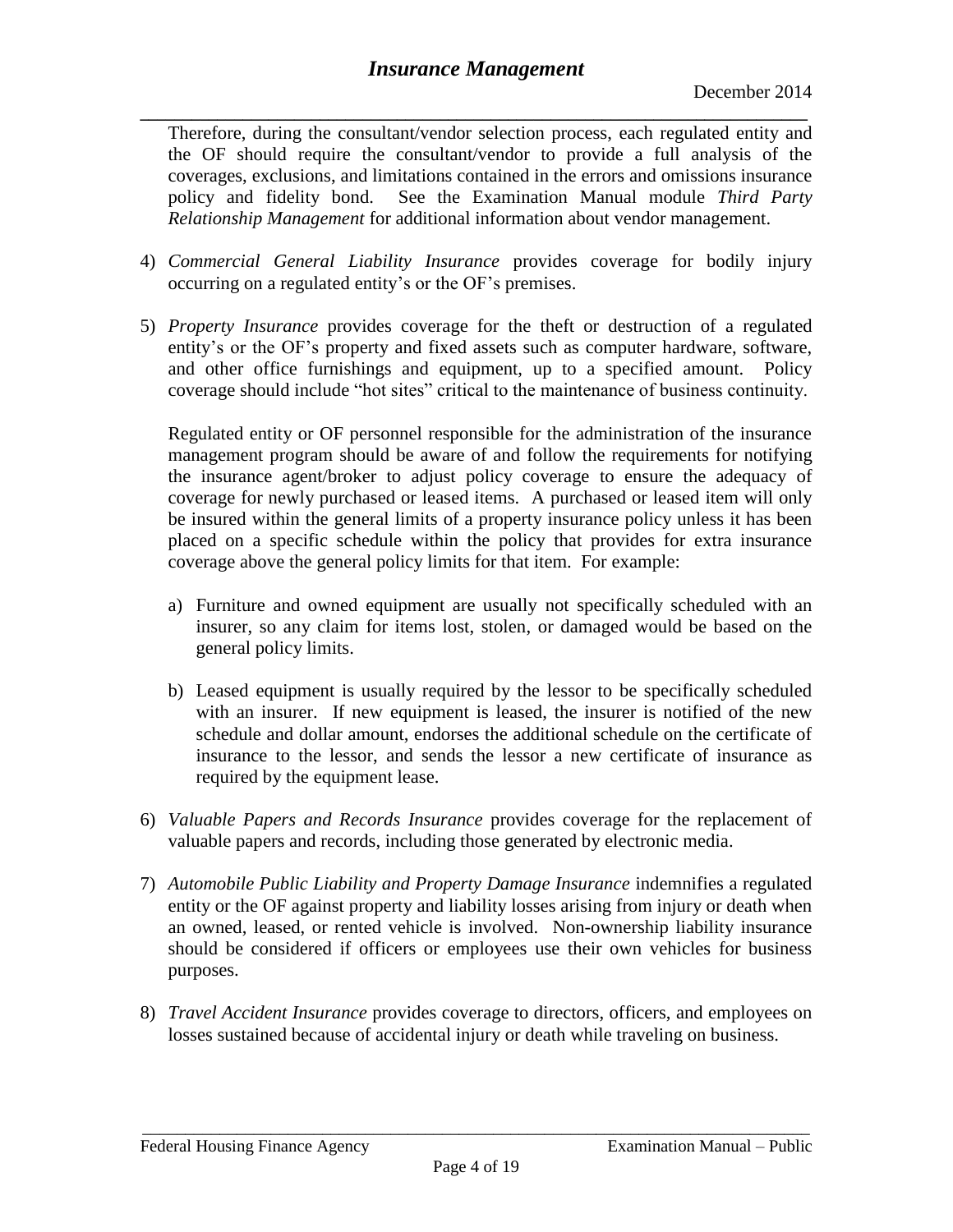- **\_\_\_\_\_\_\_\_\_\_\_\_\_\_\_\_\_\_\_\_\_\_\_\_\_\_\_\_\_\_\_\_\_\_\_\_\_\_\_\_\_\_\_\_\_\_\_\_\_\_\_\_\_\_\_\_\_\_\_\_\_\_\_\_\_\_\_\_\_\_\_\_\_\_\_\_\_\_** 9) *Umbrella Liability Insurance* provides excess coverage over and above existing liability policies as well as basic coverage for most known risks not covered by existing liability insurance.
- 10) *Internet Liability Insurance* provides coverage against claims that the content and/or performance of a regulated entity's or the OF's website have adversely affected a customer's business.
- 11)*Computer Cyber Crime Insurance* is specialized coverage that is tailored to the specific needs of the regulated entity or the OF, including the technology that is being used and the level of risk of cyber crime involved. Traditional insurance policies such as standard property and commercial general liability may not adequately address the risks of cyber-attack or network security failure.

Coverage for threats arising both inside (first party) and outside (third party) the regulated entity or OF can be obtained which include:

- a) Loss/corruption of data, which covers the destruction of information due to viruses, worms, and other malware;
- b) Business interruptions, which result in loss of income as a result of an attack on the regulated entity's or the OF's network that limits its ability to conduct business; and
- c) Liability costs such as defense costs, settlement costs, and punitive damages that may be incurred by the regulated entity or the OF as a result of:
	- i. Breach of privacy due to theft of data;
	- ii. Transmission of computer viruses, worms, and other malware, that causes financial loss to third parties; and
- iii. Failure of security, which causes network systems to be unavailable to third parties.
- 12) *Employment Practices Liability Insurance* provides coverage against claims alleging an employment practices violation arising from wrongful dismissal, discharge, or termination; harassment; discrimination; employment-related misrepresentation; libel; slander; defamation; or wrongful discipline.
- 13) *Employee Benefit Plan Fiduciary Liability Insurance* provides coverage for specific wrongful acts as a fiduciary or as an administrator of the specified employee benefit plans.
- 14) *Terrorism Insurance* is specialized coverage for losses incurred due to terrorist acts.
- 15)*Kidnapping, Ransom and Extortion Insurance* is specialized coverage for employees who travel extensively overseas, have high profiles, handle large amounts of cash, or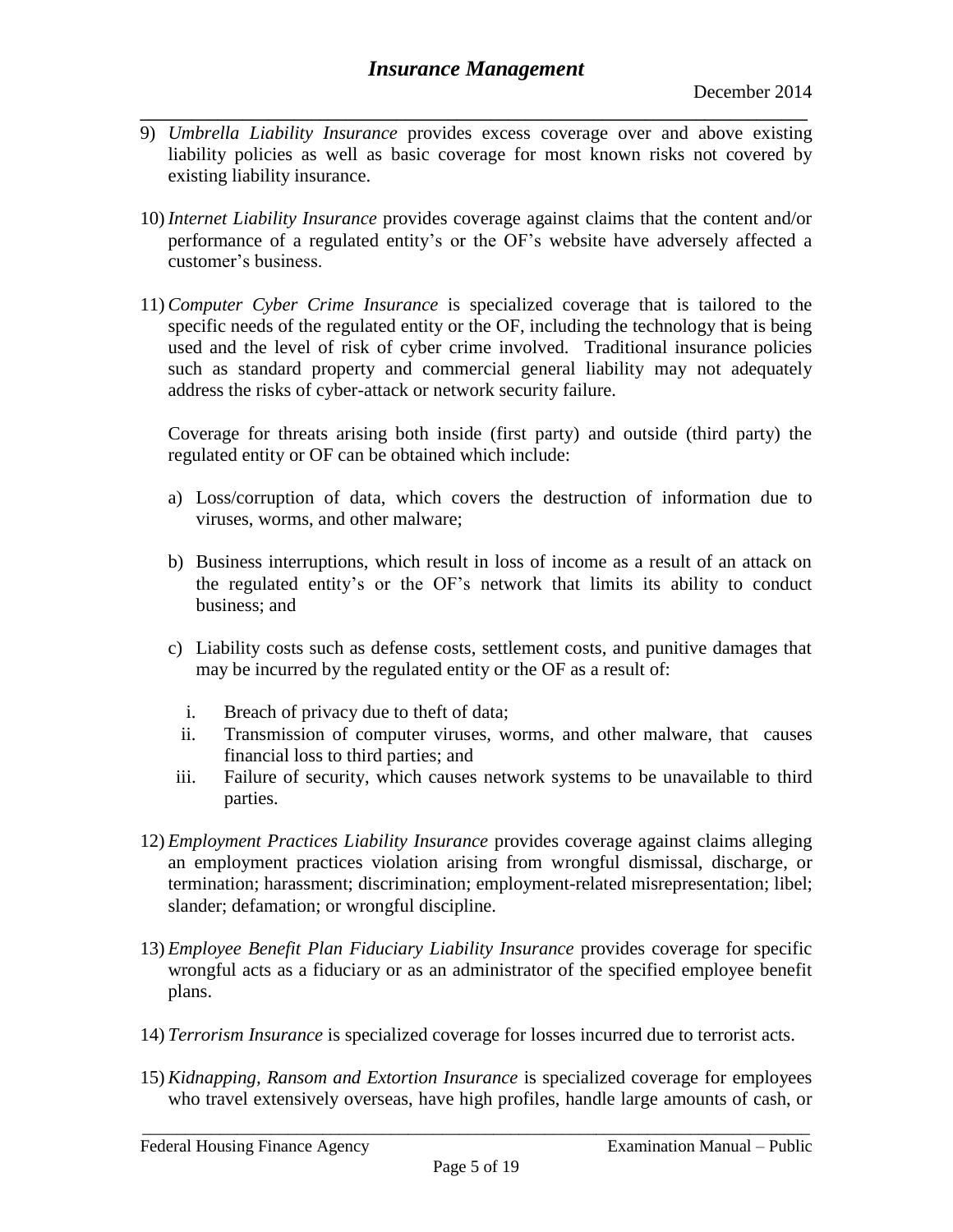**\_\_\_\_\_\_\_\_\_\_\_\_\_\_\_\_\_\_\_\_\_\_\_\_\_\_\_\_\_\_\_\_\_\_\_\_\_\_\_\_\_\_\_\_\_\_\_\_\_\_\_\_\_\_\_\_\_\_\_\_\_\_\_\_\_\_\_\_\_\_\_\_\_\_\_\_\_\_** work with sensitive information or technology. The coverage includes international support crisis management, dedicated phone lines, and professionals who will try to resolve or diffuse incidents or situations with the least harm to the employee.

16)*Key Person Insurance* insures the regulated entity and the OF on the life of an officer when the death of such officer, or key person, would be of such consequence as to give the regulated entity or the OF an insurable interest.

### *Primary Risks associated with an Insurance Management Program*

The primary risks arising in connection with a regulated entity's or the OF's insurance management program include the following:

- *1) Lack of Sound Corporate Governance (Board of Directors and Senior Management Oversight)*
	- a) Key risks and controls are not adequately identified, assessed, and monitored.
	- b) Information technology is not aligned with the regulated entity's or the OF's goals and strategies.
	- c) Responsibility for the operation of the insurance management program has not been assigned.
	- d) Assigned personnel do not have sufficient knowledge and technical expertise to manage the insurance management program.
	- e) An assessment of the adequacy of the insurance management program (including specific coverages, exclusions, limitations, current trends/developments) and costs is not communicated to senior management and the board of directors.
	- f) Background criminal and credit investigations are not performed on personnel prior to their retention. For key personnel, periodic credit investigations are not performed and mandatory leave policies (e.g., one week with a different individual performing the duties of the key person) have not been established and/or enforced.
	- g) Duties, responsibilities, and liabilities are not adequately addressed with vendors.
	- h) The regulated entity's or the OF's business continuity plan does not address the availability of insurance coverages in the event of a disruption in the regulated entity's or the OF's business.
	- i) Internal control weaknesses potentially affecting financial reporting have not been adequately identified, assessed, and disclosed.
	- j) Independent audit coverage and testing is limited; auditors are inexperienced or lack the technical expertise to test the control environment.
	- k) Low probability catastrophic risks that potentially could be insured at reasonable cost are not subject to documented reviews on a periodic basis.
- *2) Operational Risk*
	- a) Inadequate coordination with the insurance agent/broker on trends, new issues/developments, claims histories, and current coverage affecting the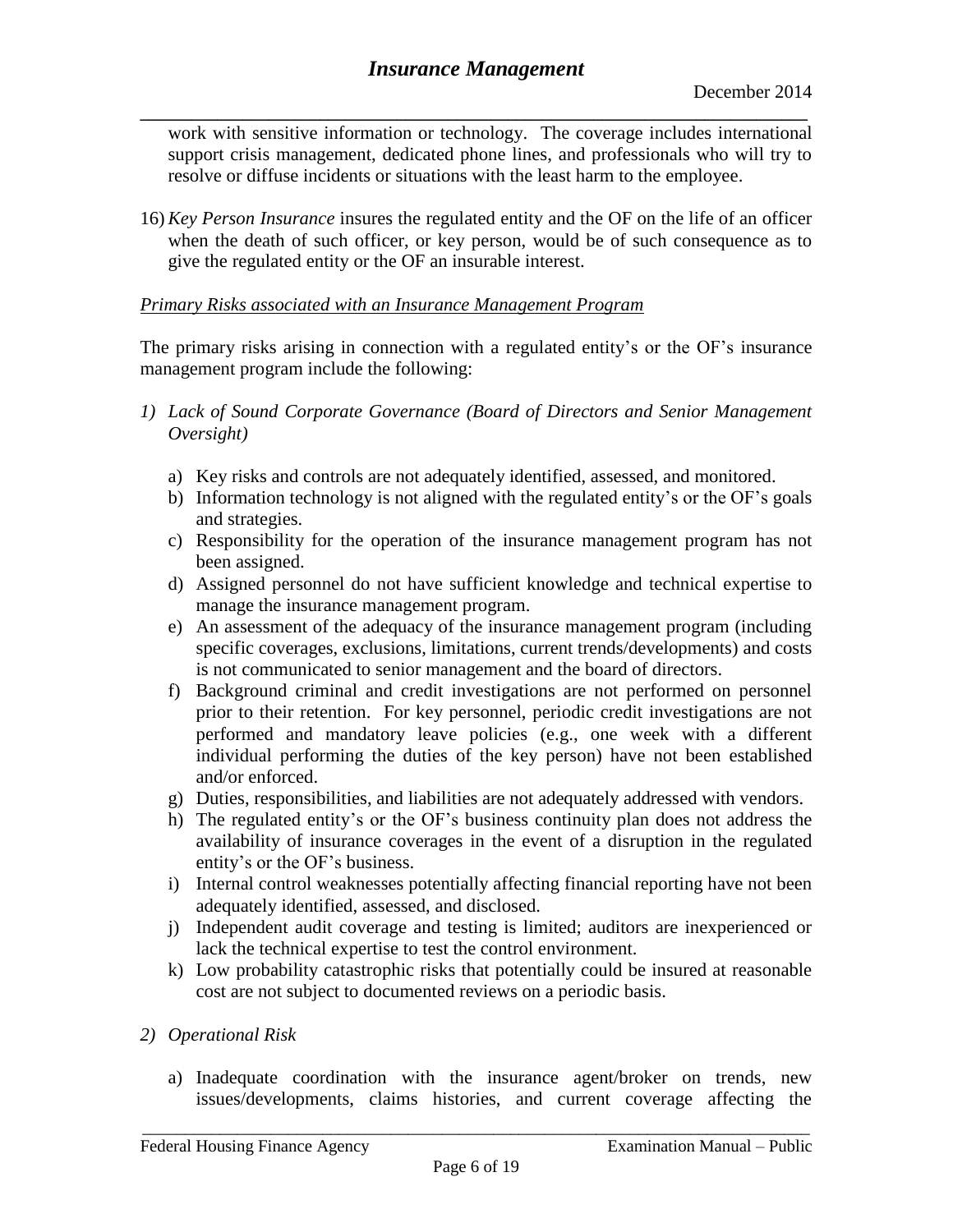regulated entity or the OF.

- b) Lack of a periodic assessment to determine the adequacy of insurance coverage, taking into account accompanying exclusions, limitations, and costs.
- c) Inadequate coordination by insurance management functions with the other key operating areas with respect to insurance coverage and accompanying exclusions, limitations, and notification requirements.
- d) Failure to adequately address duties, responsibilities, and liabilities with vendors.
- e) Failure of the business continuity plan to address insurance considerations.
- f) Lack of compliance with internal controls, policies, procedures, and specific requirements of the insurance policies, resulting in rejection of claims by insurers and incurrence of losses by the regulated entity or the OF.

## *Control Practices*

A regulated entity's and the OF's control practices relating to the insurance management program should incorporate the practices set forth below:

*1) Corporate Governance*

Insurance management is utilized as a risk management tool to mitigate operational risk. Specific attributes include risk identification and analysis, risk control, and risk treatment (retaining or transferring the risk). The board and senior management must determine the maximum loss the regulated entity or the OF is able and willing to assume and perform an annual review of risk management and insurance programs.

#### *2) Business Continuity*

The business continuity plan should address the availability of insurance in the event of a disruption in the regulated entity's or the OF's business. The potential for losses and errors may increase due to a disabling event. For example, due to a disabling event, personnel may have to process wire transfer transactions in a manual environment, thereby increasing the possibility for losses due to errors and fraud.

The entity may mitigate risks and liability with the purchase of specific insurance and bond coverage such as directors' and officers' liability, errors and omissions, computer cyber crime, and fidelity bond coverage.

In addition, the specific limitations, exclusions, notifications, and other clauses of each policy should be reviewed to determine their effects upon the availability of coverage under specific circumstances. Claims may be rejected if weak controls or failure to follow established internal procedures are determined.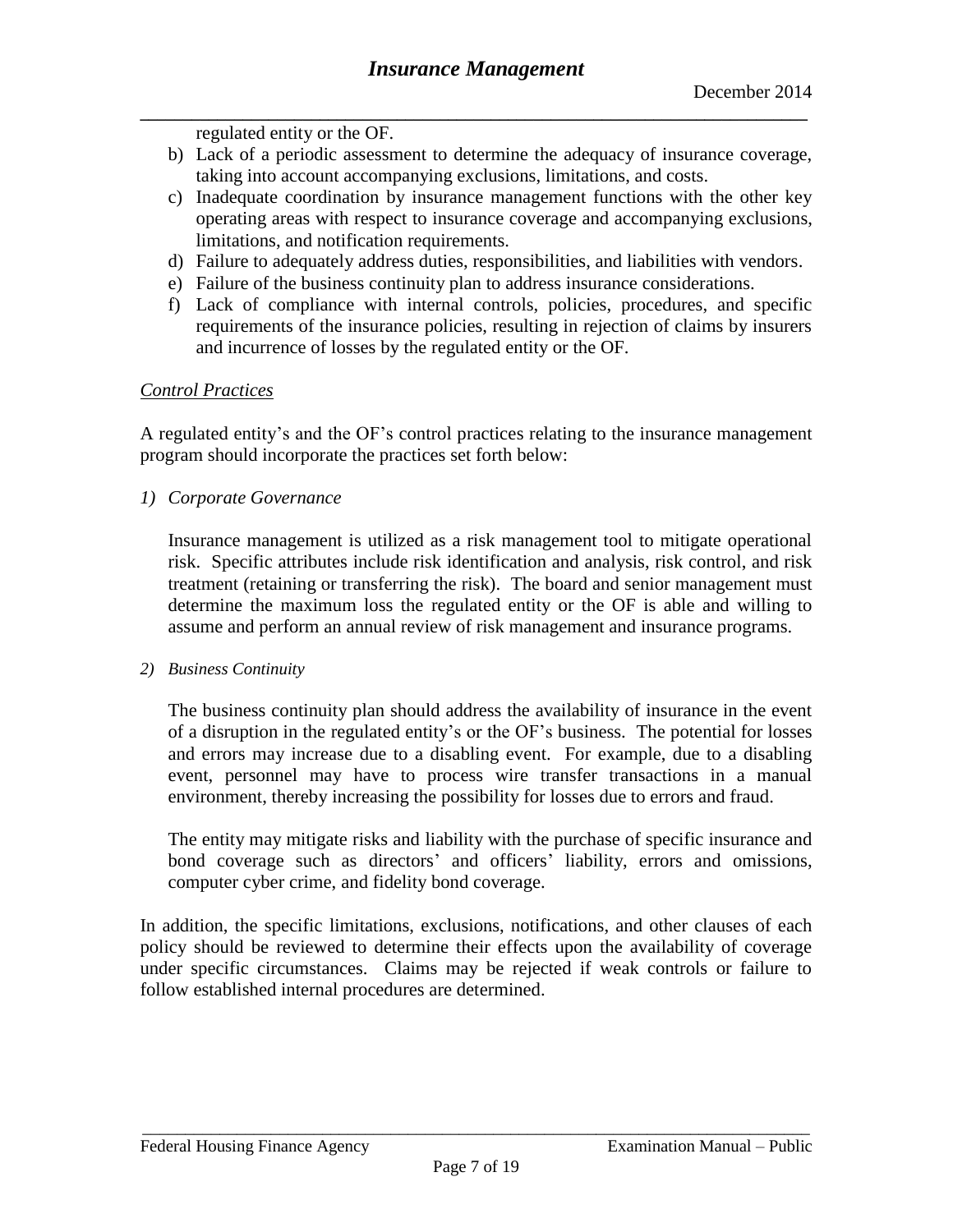#### <span id="page-7-0"></span>**Regulatory Environment**

The primary rules, regulations, standards, and guidance governing insurance management are set forth below. The examiner should ensure that the application of such authorities to a regulated entity or the OF has been considered by the regulated entity or the OF and its legal counsel.

#### *1) Laws and Statutes pertaining to insurance management:*

12 U.S.C 4520(b) - Federal Housing Enterprises Financial Safety and Soundness Act of 1992, as amended, requires the regulated entities to develop and implement standards and procedures to ensure, to the maximum extent possible, the inclusion and utilization of minorities in all business and activities of the regulated entity at all levels, including insurance and all types of contracts. The processes established by each regulated entity for review and evaluation for contract proposals and to hire service providers shall include a component that gives consideration to the diversity of the applicant.

### *2) Rules and Regulations of the Federal Housing Finance Agency (FHFA), which include parts and sections relevant to insurance management:*

12 CFR Part 1236 Prudential Management and Operations Standards (PMOS) – PMOS Standards 1 and 8 highlight the need for the regulated entities to establish appropriate internal controls, including an adequate information technology system and sound risk management processes.

### *3) Rules and Regulations of the predecessor Office of Federal Housing Enterprise Oversight (OFHEO), which include the following parts and sections relevant to the Enterprises' insurance management:*

12 CFR 1710.19 of OFHEO's regulations – Compliance and risk management programs; compliance with other laws provides that each Enterprise shall establish and maintain a risk management program that is reasonably designed to manage the risks of the operations of the Enterprise.

12 CFR 1720 – Safety and Soundness, Appendix A provides policy guidance with respect to minimum safety and soundness requirements.

### *4) Rules and Regulations of the predecessor Federal Housing Finance Board (Finance Board), which include the following parts and sections relevant to the FHLBanks' and the Office of Finance's insurance management:*

12 CFR 917 of the Finance Board's regulations – Powers and Responsibilities of Bank Boards of Directors and Senior Management. In particular, 12 CFR 917.3, Risk Management, and 917.6, Internal Control System, are pertinent.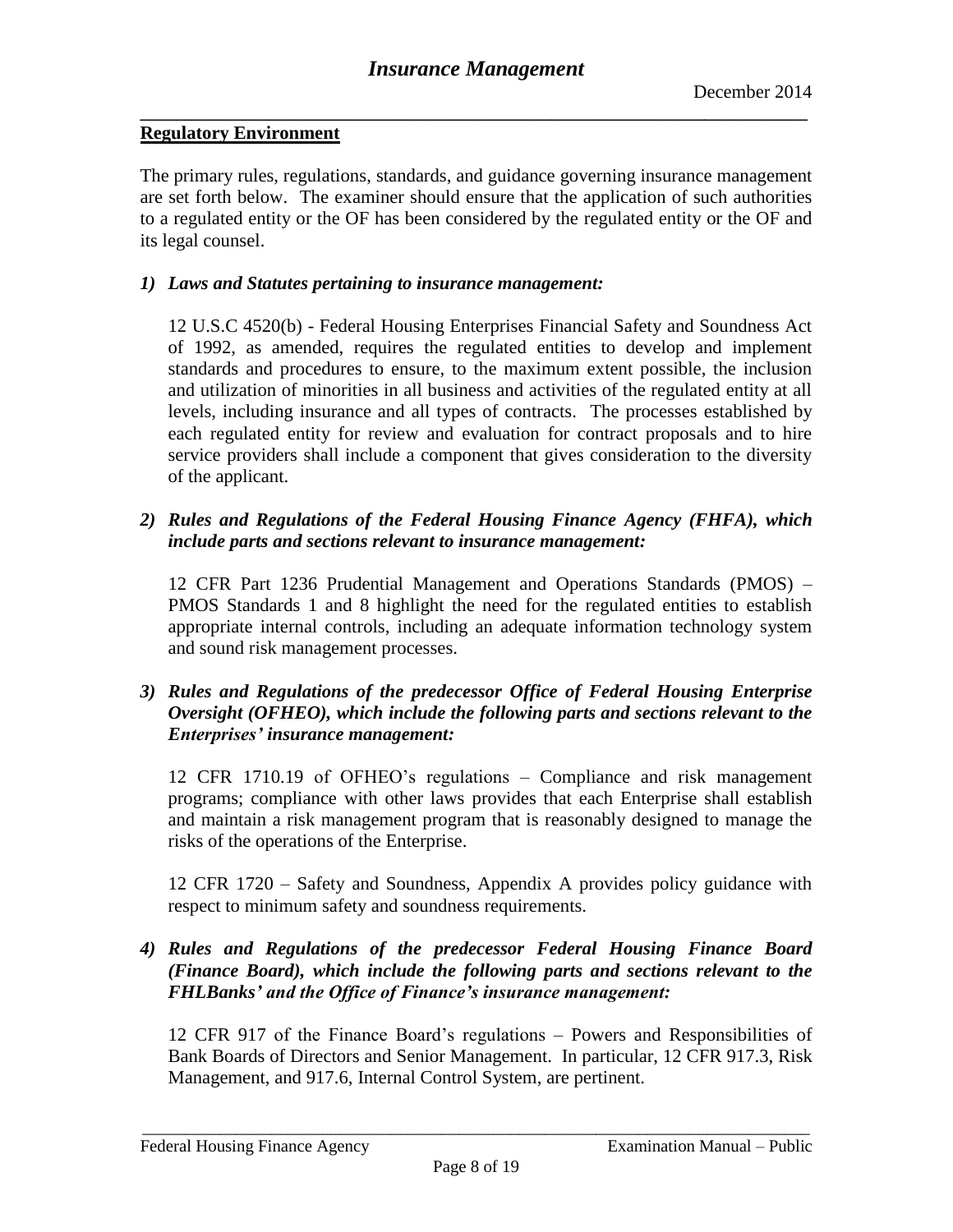**\_\_\_\_\_\_\_\_\_\_\_\_\_\_\_\_\_\_\_\_\_\_\_\_\_\_\_\_\_\_\_\_\_\_\_\_\_\_\_\_\_\_\_\_\_\_\_\_\_\_\_\_\_\_\_\_\_\_\_\_\_\_\_\_\_\_\_\_\_\_\_\_\_\_\_\_\_\_** *5) Advisory Bulletin of the Federal Housing Finance Agency that provides supervisory guidance related to the topic of insurance management:*

Advisory Bulletin AB 2014-02, dated February 18, 2014: Operational Risk Management. Provides guidance to the regulated entities on the effective management of operational risk and is intended to promote the safety and soundness of the regulated entities by providing specific guidance upon which each regulated entity should manage operational risks.

### *6) Advisory Bulletins of the predecessor Federal Housing Finance Board that provide supervisory guidance related to the topic of insurance management:*

Advisory Bulletin 02-3, dated February 13, 2002: Disaster Recovery Planning. Provides guidance on specific attributes to be considered by FHLBanks in the formulation of their business continuity plans and the establishment of bilateral agreements with other FHLBanks.

Advisory Bulletin 03-2, dated February 10, 2003: Business Continuation Contingency Planning. Provides guidance on specific attributes to be considered by FHLBanks in the formulation of their business continuity plans and the establishment of bilateral agreements with other FHLBanks.

Advisory Bulletin 05-05, dated May 18, 2005: Risk Management Oversight. Provides guidance on the risk management function, and the risk management responsibilities of the board of directors and senior management.

## *7) OFHEO Policy Guidance that provides supervisory guidance applicable to the topic of insurance management:*

Policy Guidance PG-00-001, December 19, 2000: Minimum Safety and Soundness Requirements. Requires management of the Enterprises to establish and maintain an effective risk management framework, including reviewing such framework to monitor its effectiveness and take appropriate action to correct any weaknesses. OFHEO codified the policy guidance at 12 CFR 1720.

Examination Guidance PG-06-001, November 8, 2006: Examination for Corporate Governance. Sets forth examination guidance and standards relating to the corporate governance of the Enterprises.

## *8) Other government agencies' and non-government resources pertaining to insurance management:*

Federal Financial Institutions Examination Council (FFIEC) IT Examination HandBook – The Business Continuity Planning, Information Security and Management booklets address specific controls and procedures related to insurance management.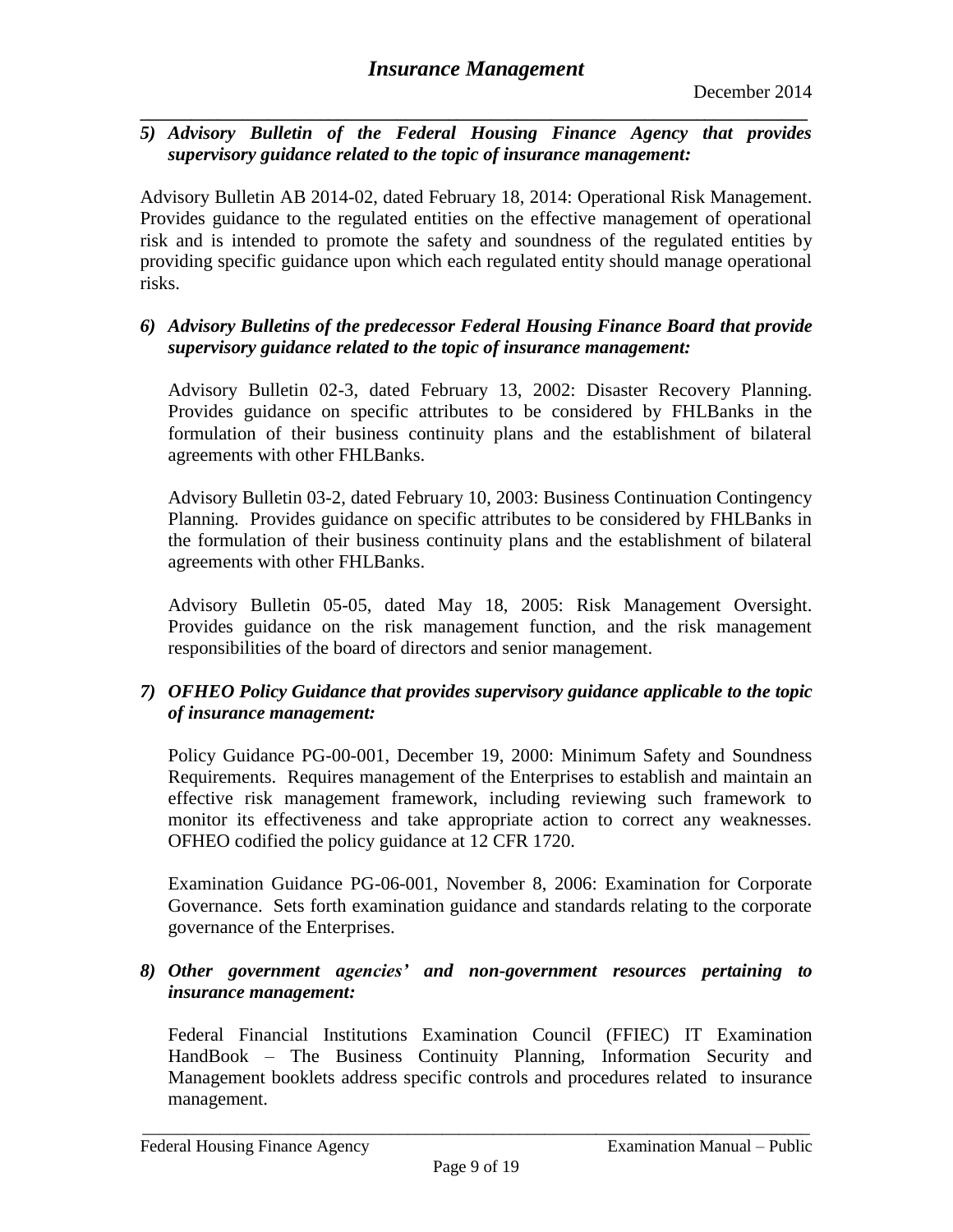Office of the Comptroller of the Currency (OCC); Comptroller's Handbook – Risk Management and Insurance (Section 406), March 1990 addresses the use of insurance for risk management strategies.

Bank for International Settlements (BIS); Basel Committee on Banking Supervision – Principles for the Sound Management of Operational Risk, June 2011, addresses the use of insurance for risk management strategies.

 $COBIT<sup>®</sup>$ ; 5 for Risk, 2013, addresses the use of insurance as a tool to respond to risk.

## <span id="page-9-0"></span>**Issues Specific to the Regulated Entities and the Office of Finance**

Each board has the ultimate responsibility to ensure its regulated entity or the OF maintains a satisfactory insurance management program. The organizational unit responsible for the management of the insurance program may differ, as it may be assigned to the facilities management, administrative services, accounting, human resources, and/or the legal services functions; however, the board should require updates on any insurance matters that may affect the regulated entity or the OF.

Elements of an effective insurance management program include:

- 1) Coordination of the insurance management program among the regulated entity's or the OF's key/critical operations such as accounting, credit, collateral, cash management, executive department, funds transfers, investments, community investment services, human resources, safekeeping, document custody operations, financial management, information technology, and legal services, so that the risks presented by each area of operation are adequately addressed in the regulated entity's or the OF's insurance coverages.
- 2) Ongoing communication with the regulated entity's or the OF's insurance agent/broker. This includes reviewing with such agent/broker periodic surveys and documentation of trends, new issues/developments, and claims histories involving the regulated entity or the OF. The insurance broker should review changes in building plans and major equipment installations. In addition, management should keep its insurance agent/broker aware of changes in the regulated entity's or the OF's risk exposure that might have occurred between insurance review periods.
- 3) Management must have a sound understanding of changes in the insurance market and of available coverage that may affect the insurance management program. Management should also be aware that independent insurance agents/brokers receive commissions and therefore are financially interested in the sale of insurance policies to the regulated entity or the OF. Consequently, they may not provide fully objective advice regarding insurance needs. Therefore, the regulated entity or the OF should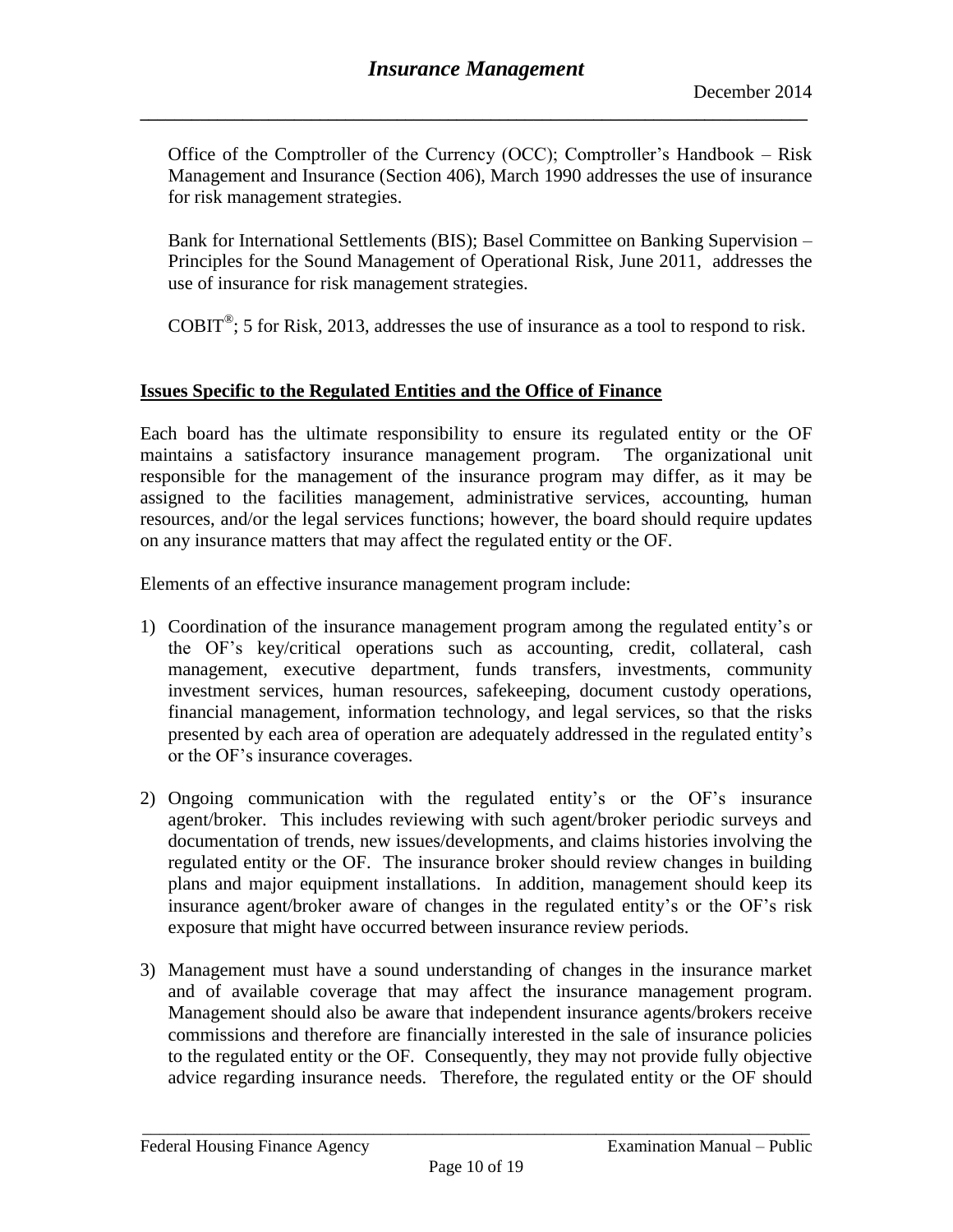consider engaging an *independent* insurance consultant to provide a "second opinion" as to the adequacy of insurance coverage.

4) The board's minutes should document its review and approval of the regulated entity's or the OF's insurance management program and insurance coverage. The board may assign a board committee to discuss and provide oversight, but the board itself is ultimately responsible for the insurance management program and to ensure adequate coverage is maintained. Should a board committee be established to oversee the insurance management program, the committee's chair and the responsible management representative should make a presentation to the full board annually.

#### <span id="page-10-0"></span>**Examination Workprogram**

The workprogram for the Insurance Management examination module is detailed below. If this module is included in the examination scope, the examiner must perform worksteps sufficient in coverage to document the basis for conclusions on the quantity of risk and quality of risk management pertaining to this area. Transaction testing is mandatory and the examiner must document sufficient worksteps from Section 4, *Testing*, to support the findings and conclusions from this examination module.

In determining the extent of review and testing to be conducted in completing each examination, the examiner should take into account any applicable FHFA off-site monitoring or analysis reports, such as analyses of the quality and effectiveness of corporate governance practices, financial condition and performance, economic and housing industry conditions, internal controls, and audit coverage relating to the regulated entity's or the OF's insurance management activities.

NOTE: Text in (*italics*) referenced in a workstep represents illustrative guidance that serves as suggestions for specific inquiry.

## **1. Scope of Examination Work Performed**

- 1) Review past reports of examination for outstanding issues or previous problems related to insurance management. Review workpapers from the most recent examination when the scope included a review of insurance management.
- 2) Review FHFA off-site monitoring or analysis reports, and workpapers produced as part of on-going monitoring, related to insurance management.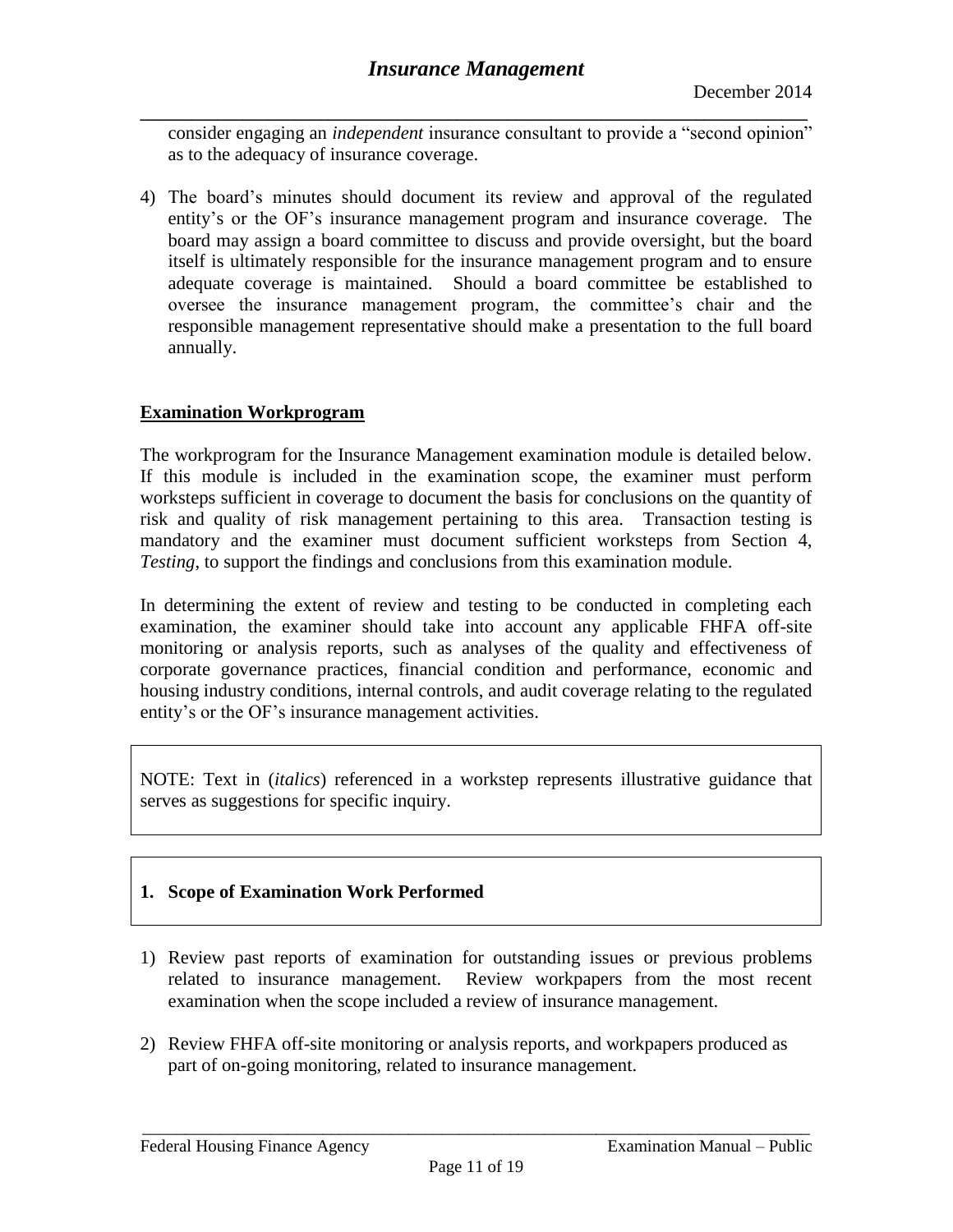- **\_\_\_\_\_\_\_\_\_\_\_\_\_\_\_\_\_\_\_\_\_\_\_\_\_\_\_\_\_\_\_\_\_\_\_\_\_\_\_\_\_\_\_\_\_\_\_\_\_\_\_\_\_\_\_\_\_\_\_\_\_\_\_\_\_\_\_\_\_\_\_\_\_\_\_\_\_\_** 3) Assess the status or review the remediation progress based on management's commitments of any outstanding examination findings (e.g., Matters Requiring Attention, Violations or Recommendations) pertaining to insurance management.
- 4) Review internal audit or quality assurance reports for outstanding issues relating to insurance management.
- 5) Review for and address any applicable portions of FHFA issued Advisory Bulletins or other examination guidance documents.
- 6) Review minutes of meetings of the board of directors and relevant board and management committees for any issues regarding insurance management.
- 7) Review management's response to audit recommendations noted since the last examination. *(Was management's response adequate? Was the timing of corrective action appropriate? Did management resolve the root causes of the issues rather than just specific audit deficiencies? Are any issues still outstanding? How effective are any monitoring systems used to track the implementation of recommendations on an on-going basis?)*
- 8) Interview management and review the insurance management request information to understand the regulated entity's or the OF's insurance management process. *(Have there been any significant changes in management, business strategies, or internal business processes that could affect the insurance management process? What has changed outside of the regulated entity (industry, regulatory environment) since the*  last examination? Have there been any material changes in the audit program, *scope, or schedule related to insurance management activities? Have there been any changes in key insurance providers? Have there been any other internal or external factors that could affect the insurance management process?)*
- 9) Establish and document the scope of the examination by focusing on those factors that present the greatest degree of risk to the regulated entity or the OF. *(What are the examination objectives? What are the details of what will be reviewed? What will not be reviewed in order to evaluate the regulated entity's insurance management program?)*

Summarize the work performed in the examination of insurance management. To the extent there were modifications to the originally planned scope based on concerns identified during the examination, document those changes and the reasons for such changes.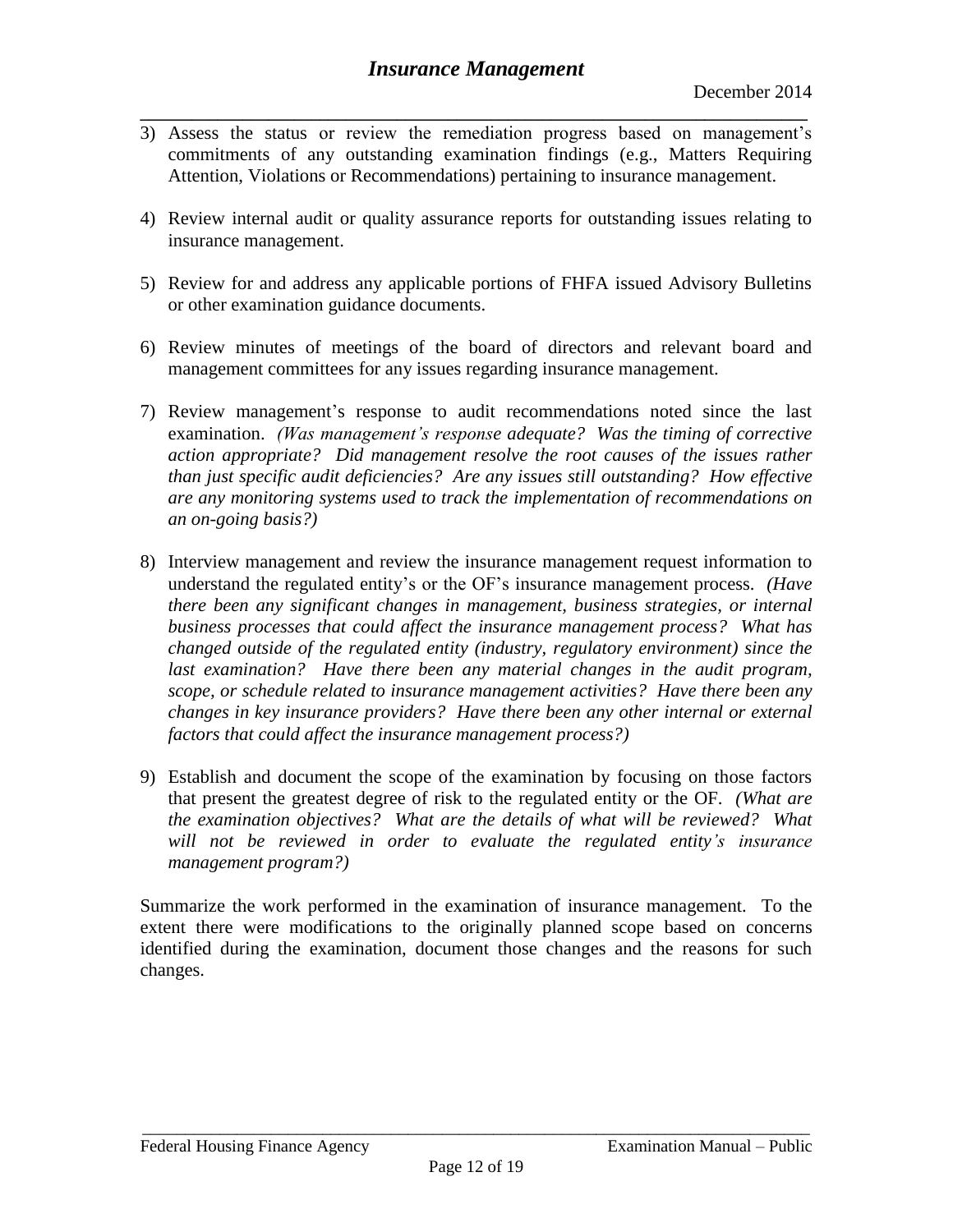## **2. Description of Risks**

- 1) Determine if since the last examination, the regulated entity or the OF has undergone changes that would expose it to any new or different levels of insurable risk, and/or identified any previously uninsured risks. Determine if the regulated entity or the OF evaluated the potential need for increased or different insurance coverage. *(How effective is the regulated entity's process for identifying new or different insurable risks? Has the regulated entity failed to identify any new insurable risks)*
- 2) Evaluate the regulated entity's or the OF's analyses of trends in insurable exposures to the organization. *(How effective is the regulated entity's process for identifying and assessing the effects of trends in the risks? Has the regulated entity identified risks that may be mitigated by insurance coverage? Has the regulated entity made sound decisions for which risks to insure against? Are there any trends in the risks that the regulated entity failed to identify?)*
- 3) Determine if there have been any changes in the industry that would expose the regulated entity or the OF to any new risks, affect the regulated entity's or the OF's exposure to risks, or change the trends of any risks. *(If yes, how effective was the regulated entity's process to identify and assess the effect of the change?)*
- 4) Determine if the regulated entity or the OF assesses on a reasonably frequent basis, at least annually, the types and degrees of uninsured risks the regulated entity or the OF is willing to assume. *(Is the frequency of the assessment appropriate? Is the quality of the assessment adequate? Is the assessment well documented? Are the assumptions reasonable?)*
- 5) Determine if the regulated entity or the OF conducts periodic appraisals of major fixed assets to be insured. *(Is the list of major fixed assets appropriate? Are the appraisals appropriate? Are the appraisals well documented?)*

# **3. Risk Management**

## *Risk Identification Process*

1) Determine if the regulated entity or the OF analyzes the credit or financial condition of the insurance companies who have issued policies to the entity. *(Is the analysis appropriate? Is the analysis well documented? Is the analysis timely?)*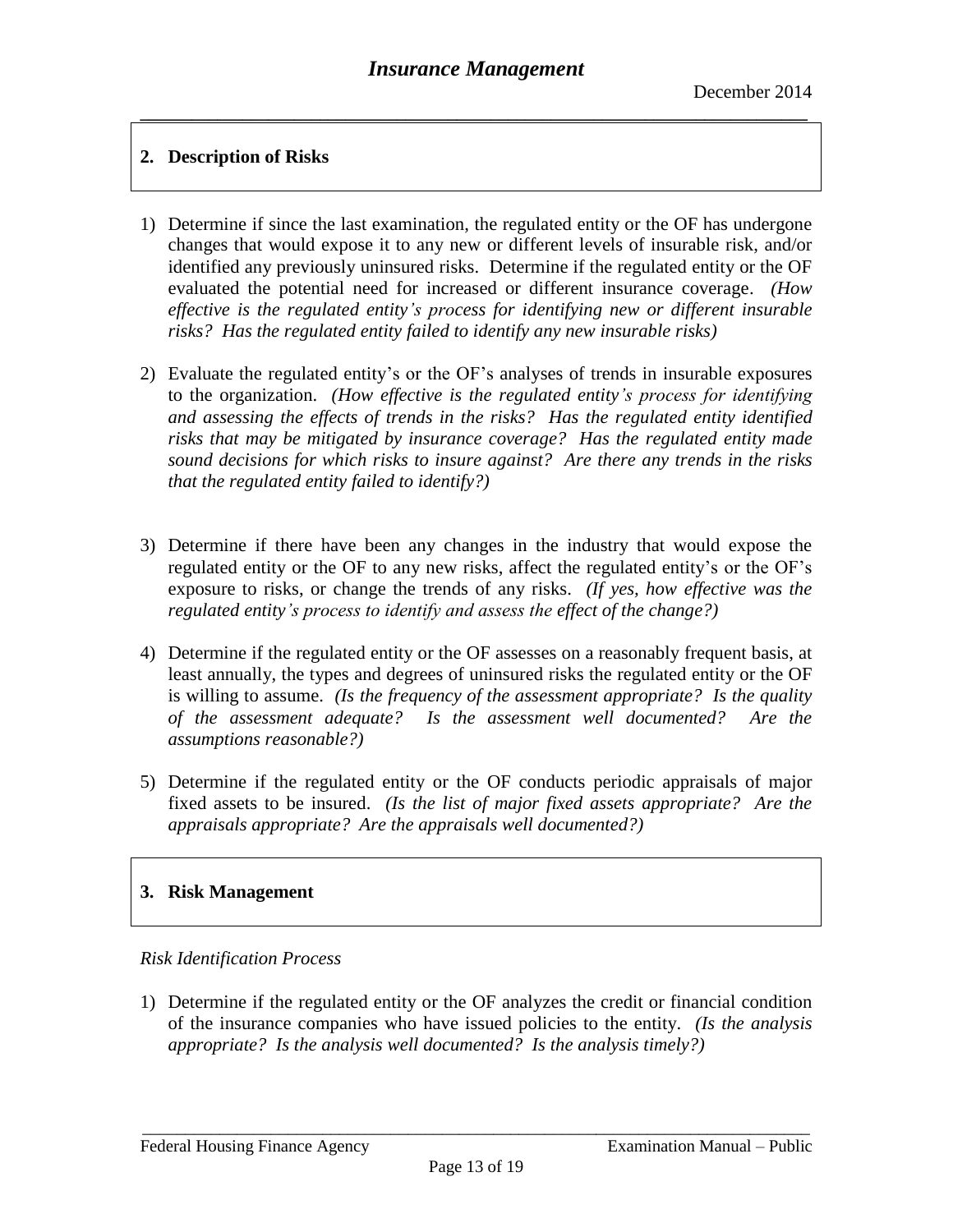- **\_\_\_\_\_\_\_\_\_\_\_\_\_\_\_\_\_\_\_\_\_\_\_\_\_\_\_\_\_\_\_\_\_\_\_\_\_\_\_\_\_\_\_\_\_\_\_\_\_\_\_\_\_\_\_\_\_\_\_\_\_\_\_\_\_\_\_\_\_\_\_\_\_\_\_\_\_\_** 2) Determine if the regulated entity or the OF maintains records, by type of risk, to facilitate an analysis of the entity's experience in costs, claims, losses, and settlements under the various insurance policies in force. *(Are the regulated entity's records complete? Is the information recorded in a timely manner?)*
- 3) Determine if the regulated entity's or the OF's insurance coverage is current. *(If any insurance coverage has lapsed, how long has the regulated entity been without coverage? What steps are being taken to obtain adequate coverage? What was the cause for the lapse in insurance coverage? What changes has the regulated entity implemented to ensure that a similar lapse does not occur again?)*
- 4) Determine if the entity use the services of a professional, knowledgeable insurance agent or broker to assist in selecting and providing advice on alternative means of providing insurance coverage. *(How effective was the advice provided by the agent or broker? Did the regulated entity also conduct independent analysis to ascertain the best insurance coverage for the entity?)*
- 5) Determine whether insurance coverage provides adequate protection for the regulated entity or the OF. *(Have there been any losses incurred that were not covered by insurance? Was the regulated entity aware of the risk for the loss before it occurred? If so, was the analysis performed to accept the risk appropriate?)*

## *Organizational Structure*

- 1) Determine if the regulated entity or the OF has designated a risk manager who is responsible for risk control. *(Are the qualifications for the risk manager appropriate? Does the regulated entity have a process to ensure the risk manager obtains appropriate training in a timely manner? Does the regulated entity provide the risk manager with the proper authority and resources to effectively conduct the assigned responsibilities of a risk manager?)*
- 2) Determine if the entity has established an Office of Minority and Women Inclusion, or has designated an office of the regulated entity, that is responsible for carrying out all matters of the entity relating to diversity in management, employment, and business activities. *(What is the regulated entity's process to ensure diversity in management, employment, and business activities?)*

## *Policy and Procedure Development*

1) Assess written policies, procedures, and standards pertaining to insurance management. *(Are there appropriate policies, procedures, and standards used to identify and analyze risks? Are they accurate, timely, complete, relevant, and consistent? Is the level of coverage adequate? How appropriate are the methods used to control and treat risks?)*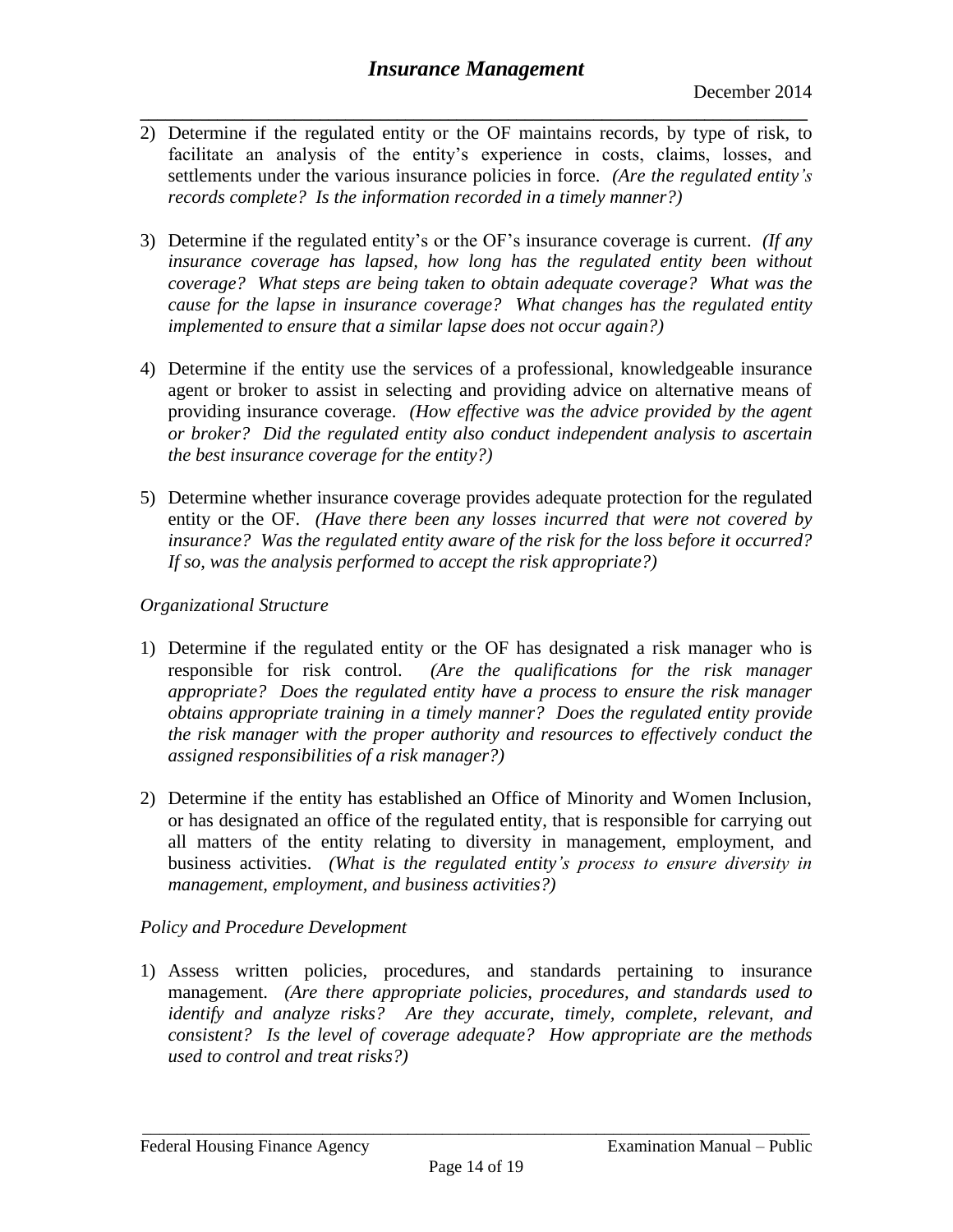- **\_\_\_\_\_\_\_\_\_\_\_\_\_\_\_\_\_\_\_\_\_\_\_\_\_\_\_\_\_\_\_\_\_\_\_\_\_\_\_\_\_\_\_\_\_\_\_\_\_\_\_\_\_\_\_\_\_\_\_\_\_\_\_\_\_\_\_\_\_\_\_\_\_\_\_\_\_\_** 2) Determine if the board has established appropriate guidelines or thresholds for the maximum risk they are willing to accept. *(How effective are the regulated entity's methods to ensure risks are maintained within these guidelines or thresholds? How appropriate was the board's analysis to identify the guidelines or thresholds they were willing to accept? Have there been any instances where the regulated entity's risk exposure was above the guidelines or thresholds? If so, what steps has the regulated entity taken to ensure a similar occurrence does not happen again?)*
- 3) Determine if management has established appropriate operating procedures for filing insurance claims. *(Does the regulated entity have an effective process to ensure that it is taking prompt action when fraudulent activity is suspected to avoid further losses after what may later be regarded by the insurer as the date of discovery? Does the regulated entity consider obtaining the advice and assistance of legal counsel, consultants, or accountants in filing claims? Does the regulated entity ensure adherence with insurance policy filing and notification requirements? Does the regulated entity allocate human and monetary resources as warranted by the significance of the claim? Does the regulated entity ensure adequate monitoring and follow-up after the claim is filed?)*
- 4) Determine if the regulated entity has developed and implemented standards and procedures to ensure, to the maximum extent possible, the inclusion and utilization of minorities and women, and minority- and women-owned businesses in all business and activities of the regulated entity at all levels, including in insurance. *(Are the regulated entity's standards and procedures effective? What types of reports are produced for management? What are the trends in the number of minorities and women included and utilized in all business activities?)*

# *Risk Metrics*

1) Determine if the regulated entity or the OF monitors any metrics pertaining to insurance coverage. *(If yes, how effective are the risk metrics? Are they accurate, timely, complete, relevant, and consistent?)*

# *Reporting*

1) Determine if a complete schedule of insurance coverage is presented to the board, at least annually, for its review. *(Does the board demonstrate their understanding of the risks and the mitigation steps being taken through the discussions documented in the minutes? Is the information presented to the board accurate, timely, complete, relevant, and consistent?)*

## *Internal/External Audit*

1) For internal audits completed since the previous examination addressing insurance management, consult with the Office of the Chief Accountant (OCA) regarding any findings about the adequacy of the scope and testing performed by internal audit.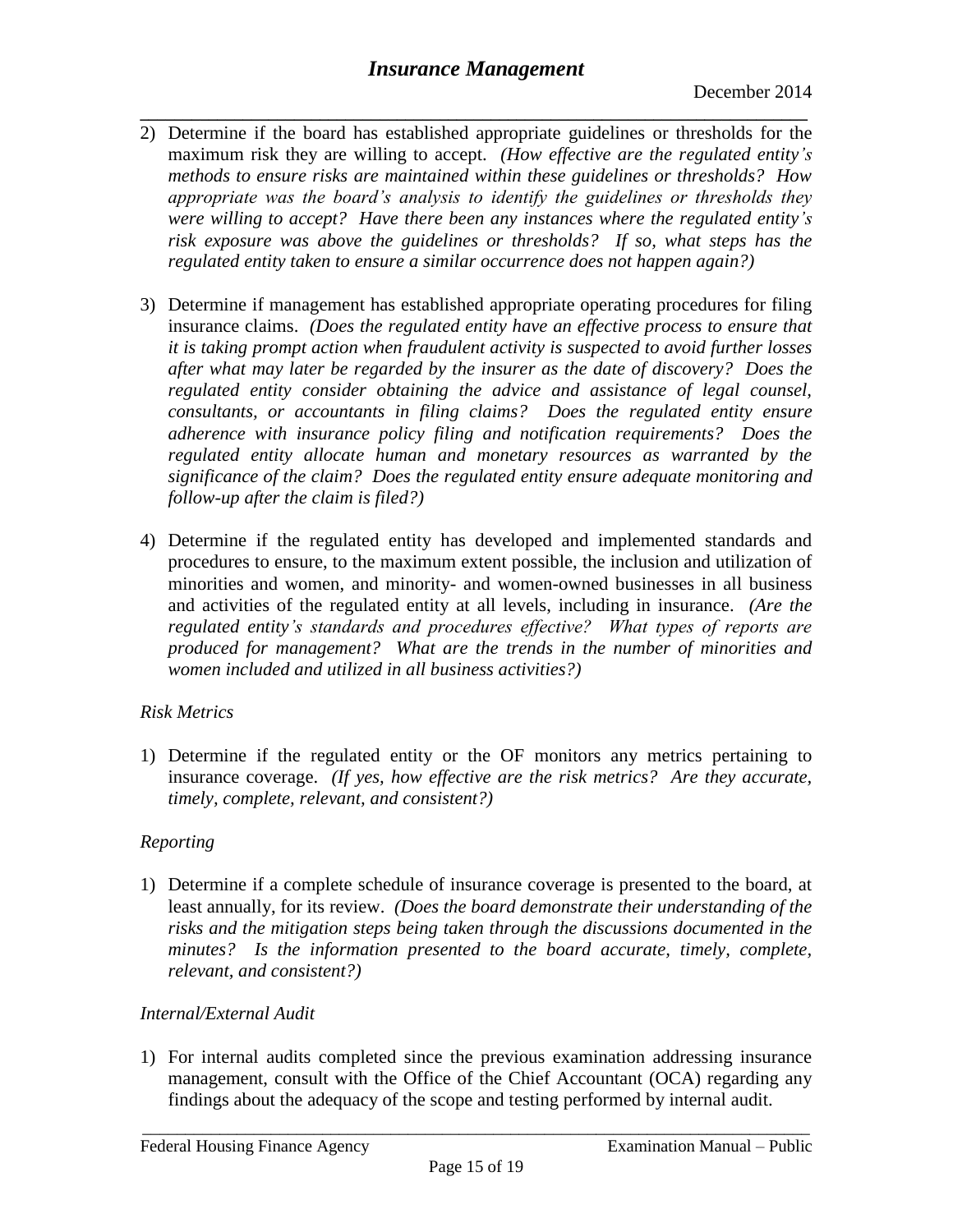- 2) If there are no prior findings, select internal audits related to insurance management and determine whether or not the scope of the audit work was adequate and assess the adequacy of workpapers to support findings. *(Does the scope include an assessment of internal policies and procedures? Does the scope include testing of compliance with policies? Does the scope include an evaluation of internal controls and testing of operational processes? Do the workpapers include a clear trail to conclusions? Do the workpapers identify areas for further review?)*
- 3) Coordinate with OCA to determine whether or not external audit performed work on insurance management risk management and whether or not OCA performed an evaluation of the adequacy of the scope and testing completed by external audit.

#### *Information Technology*

1) Determine if the regulated entity or the OF maintains a concise, easily referenced summary or schedule of existing insurance coverage. If the regulated entity or the OF does not maintain a schedule, request that management complete a schedule of existing insurance coverage. *(Is the summary or schedule accurate, timely, complete, relevant, and consistent?)*

#### *Compliance*

- 1) Determine if the regulated entity or the OF is in compliance with applicable laws and any pertinent supervisory guidance. *(Are there any instances of violations? If so, what are the root causes of the violations? How should internal controls be strengthened to ensure there are no future regulatory violations?)*
- 2) Using the insurance coverage summary prepared by the entity, determine whether coverage conforms to the guidelines for maximum loss exposure established by the board. *(Are there any instances where loss exposure is greater than the limits established by the board? Was the regulated entity aware that the loss exposure was greater than the limits established by the board? What changes must take place to ensure that similar loss exposure does not occur again?)*
- 3) Determine if the regulated entity or the OF is in compliance with all applicable boardapproved policies and procedures. *(Are there any instances where the regulated entity is not in compliance with the board-approved policies and procedures? What changes must take place to ensure that similar non-compliance does not occur again?)*
- 4) Specifically assess the regulated entity's adherence with 12 CFR Part 1236 Prudential Management and Operations Standards (PMOS). In particular:
	- a. Standard 1 Internal Controls and Information Systems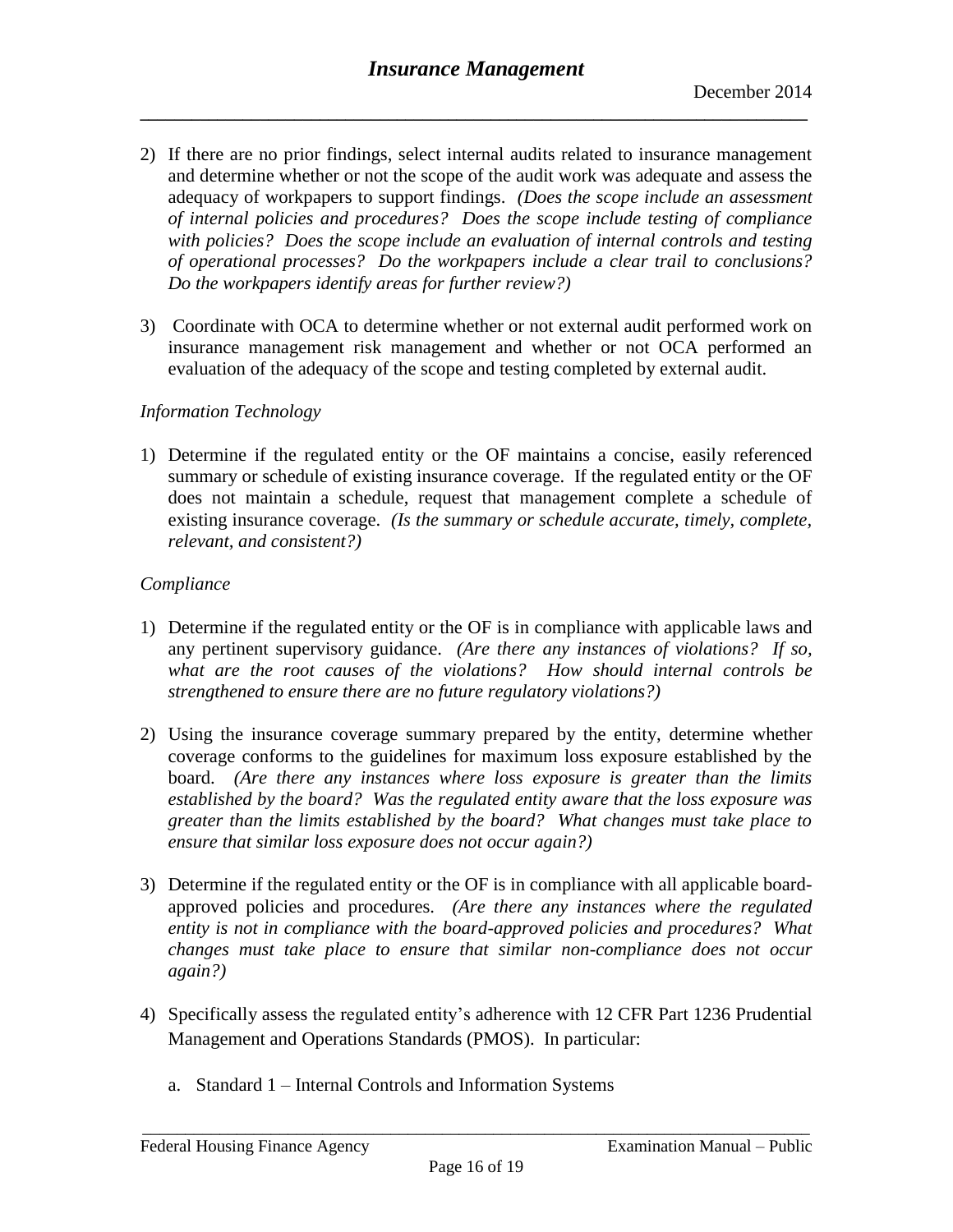- i. Principle  $8 A$  regulated entity should have an effective risk assessment process that ensures that management recognizes and continually assesses all material risks, including credit risk, market risk, interest rate risk, liquidity risk, and operational risk. *(Based upon the findings from this examination, does the regulated entity comply with the requirements of this Principle?)*
- b. Standard 8 Overall Risk Management Processes
	- i. Principle 1 Regarding overall risk management processes, the board of directors is responsible for overseeing the process, ensuring senior management is appropriately trained and competent, ensuring processes are in place to identify, manage, monitor, and control risk exposures (this function may be delegated to a board appointed committee), approving all major risk limits, and ensuring incentive compensation measures for senior management capture a full range of risks. *(Based upon the findings from this examination, does the regulated entity comply with the requirements of this Principle?)*
	- ii. Principle  $9 A$  regulated entity should have a comprehensive set of risk limits and monitoring procedures to ensure that risk exposures remain within established risk limits, and a mechanism for reporting violations and breaches of risk limits to senior management and the board of directors. *(Based upon the findings from this examination, does the regulated entity comply with the requirements of this Principle?)*

# **4. Testing**

- 1) Complete testing, as appropriate, to assess adherence with the board-approved insurance management program and risk management strategies.
- 2) Review the regulated entity's or the OF's process for obtaining insurance coverage. Evaluate and conclude on efforts to receive bids for insurance coverage. Determine if the regulated entity or the OF has established appropriate criteria for insurance providers and assess and conclude on the regulated entity's or the OF's efforts to ensure all insurance providers meet the minimum standards established.
- 3) Select a sample of policies in place for the regulated entity or the OF. Assess and conclude on whether the coverage is comprehensive. *(Is the coverage adequate to cover all potential risks to the regulated entity? Are any restrictions to coverage reasonable?)*
- 4) If any, select a sample of claims the regulated entity or the OF has made under its insurance program. *(Were claims handled appropriately? Were losses incurred as a*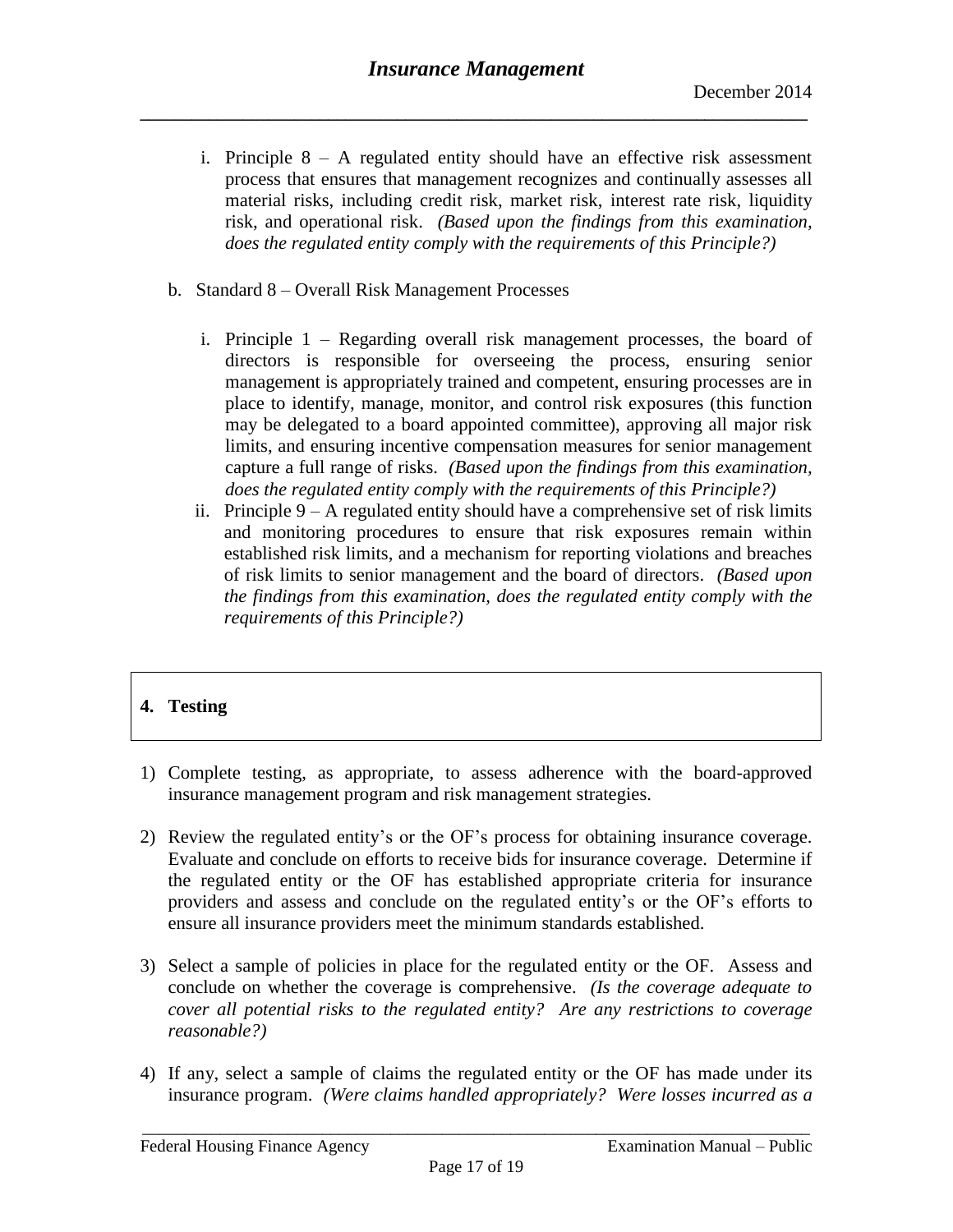**\_\_\_\_\_\_\_\_\_\_\_\_\_\_\_\_\_\_\_\_\_\_\_\_\_\_\_\_\_\_\_\_\_\_\_\_\_\_\_\_\_\_\_\_\_\_\_\_\_\_\_\_\_\_\_\_\_\_\_\_\_\_\_\_\_\_\_\_\_\_\_\_\_\_\_\_\_\_** *result of internal control weaknesses within the regulated entity? If losses were a result of weaknesses in internal controls, has the regulated entity taken appropriate steps to address the concerns?)*

# **5. Conclusions**

- 1) Summarize conclusions for all examination work performed, including work performed by other FHFA staff as it relates to the regulated entity's or the OF's insurance management practices. Develop a memorandum describing the risks to the regulated entity or the OF related to insurance and the regulated entity's or the OF's management of those risks. The memorandum should describe the basis of conclusions reached and summarize the analysis completed. Within the memorandum, discuss the types of risk the regulated entity or the OF is exposed to in the insurance area (e.g., market, credit, operational); the level of risk exposure; the direction of risk (stable, decreasing, increasing); and the quality of risk management practices (strong, adequate, weak). A memorandum must be prepared irrespective of whether the examiner's assessment is positive or negative.
- 2) Conclude on the responsiveness to previous examination findings. Evaluate the adequacy of the regulated entity's or the OF's response to previous examination findings and concerns.
- 3) Develop findings and prepare findings memoranda, as appropriate. Based on examination work performed, develop findings communicating concerns identified during the examination. Findings should identify the most significant risks to the regulated entity or the OF and the potential effect to the regulated entity or the OF resulting from the concerns identified. Such documents should describe a remediation plan specifying the appropriate corrective action to address examination concerns and establish a reasonable deadline for the regulated entity or the OF to remediate the finding. Communicate preliminary findings to the EIC. Discuss findings with regulated entity or OF personnel to ensure the findings and analysis are free of factual errors.
- 4) Develop a list of follow-up items to evaluate during the next annual examination. In addition to findings developed in the steps above, include concerns noted during the examination that do not rise to the level of a finding. Potential concerns include issues the regulated entity or the OF is in the process of addressing, but require follow-up work to ensure actions are completed appropriately. In addition, potential concerns should include anticipated changes to the regulated entity's or the OF's practices or anticipated external changes that could affect the regulated entity's or the OF's future insurance needs.